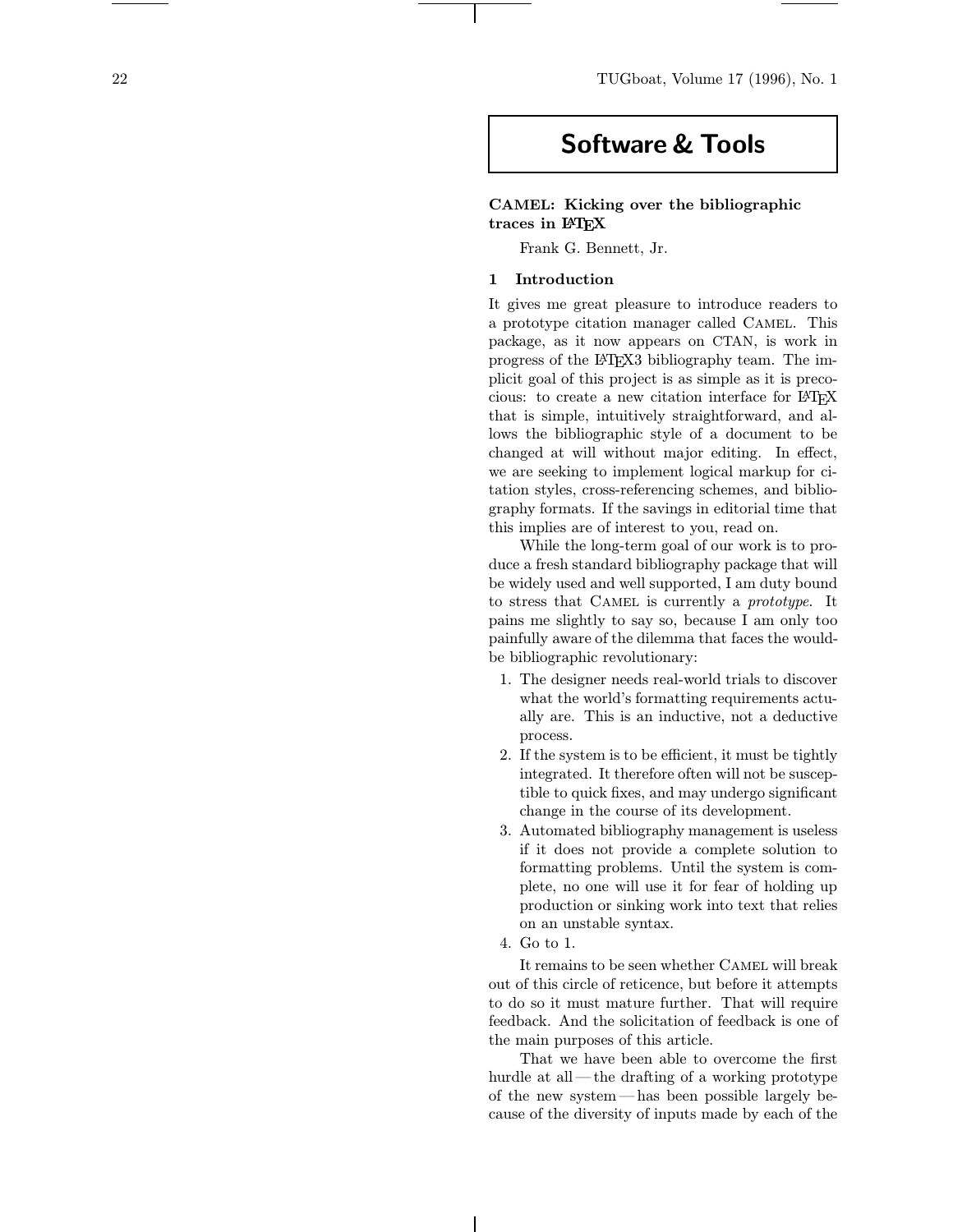core contributors to the bibliography team. Pedro Aphalo, the first task coordinator for bibliography support in the L<sup>AT</sup><sub>E</sub>X<sub>3</sub> project, was first to propose an integrated interface for handling bibliographic formats. David Rhead carried out careful research into the typesetting needs and available tools beyond the TEX world, the results of which appear in (Rhead, 1993). I joined the team after writing the LEX<sub>I</sub>T<sub>E</sub>X package, described in (Bennett, Jr., 1993), to meet my own needs as a law lecturer. Prompted in large part by new possibilities opened up by Oren Patashnik's commencement of work on BIBT<sub>EX</sub> 1.0, I sought to bring my then-existing code up to, or at least close to, the standard that had been set by Pedro and David. The result was been CAMEL; and when the draft package hit CTAN, Matt Swift provided valuable feedback on the needs of editors of critical editions and works of literary criticism.

CAMEL thus arose at the confluence of two distinct streams of development, one based on the identification of general "operational requirements" in advance of code drafting, the other on the persistent refashioning and honing of what, as the person responsible for it, I can safely describe as ad hoc TEX hackery. Although the code of CAMEL was fashioned by me, incorporating my own preferred design choices and, no doubt, infelicities of design, even this modest effort could not have been accomplished without the groundwork and feedback offered by the other members.

The next two sections of this paper provide a descriptive overview of the LAT<sub>E</sub>X and the BIBT<sub>E</sub>X user interfaces in the Camel prototype. This is followed by a final section which discusses various parts of the system which are either worthy of attention because they attempt to do something new and perhaps useful, or because they may be changed significantly in future releases. In particular, readers may wish to note the rather drastic structural changes that may become possible, following discussions with Oren Patashnik about his work on BibTEX 1.0.

#### 2 The L<sup>AT</sup>EX User Interface

In a 1993 article in this journal (Rhead, 1993), David Rhead specified the fundamental requirements for a new citation management system, and suggested ways in which LAT<sub>E</sub>X3 might address these requirements. I have entirely accepted the specification, but have adopted a rather different method of addressing it from that recommended. The core of the specification lists five reasonably common forms for handling reference lists and cross-referencing:

- 1. Reference by number, with the reference-list in alphabetical order of author's names;
- 2. Reference by number, with the reference-list in order of first citation;
- 3. Reference by author and date of publication, with the reference-list sorted accordingly;
- 4. Short-form citations in footnotes, which refer to a reference list sorted by author and date of publication; and
- 5. Citation in footnotes, with the first citation giving full details.

He also noted two important capabilities that are currently beyond the capacity of vanilla  $\mathbb{P}T\mathbb{F}X$ , at least where documents are typeset as a unified whole:

- The user should be offered the option of dividing the reference list into categories; and
- A document should be able to have separate reference lists for each section.

This was further supplemented by Matt Swift, commenting on the current release of Camel:

• The user should be free to place the reference list before or after the place at which the citations occur.

David's suggestion in 1993 was that (a) ample provision should be made for formatting both citation tags and the reference list using commercial bibliography support software, rather than BIBT<sub>EX</sub>; and (b) unorthodox citation styles with special requirements, such as in-footnote citations without a reference list, should be treated by a separate "plugin module" to reduce the bulk of the code, and the volume of documentation.

The arguments in support of these suggestions were pragmatic; David was concerned that the burden of supporting a wide variety of styles might overwhelm the voluntary efforts of LAT<sub>EX</sub>'s maintainers. Nonetheless, Camel seeks to offer a unified interface for all bibliographic styles: one set of commands, one list of options, one user's guide. And BIBTFX is at the core of its functions. Since bibliographic management involves the manipulation of data by a series of tools, it seems to me that the simpler and the more well-defined the interfaces for the exchange of data between those tools can be made, the more flexible the package will ultimately be. I therefore settled on an approach that diverges from David's original suggestions.

Much work has gone into the streamlining of the LATEX user interface for Camel. In it, all requirements are met with just eight commands: \citationstyle{<style\_name>}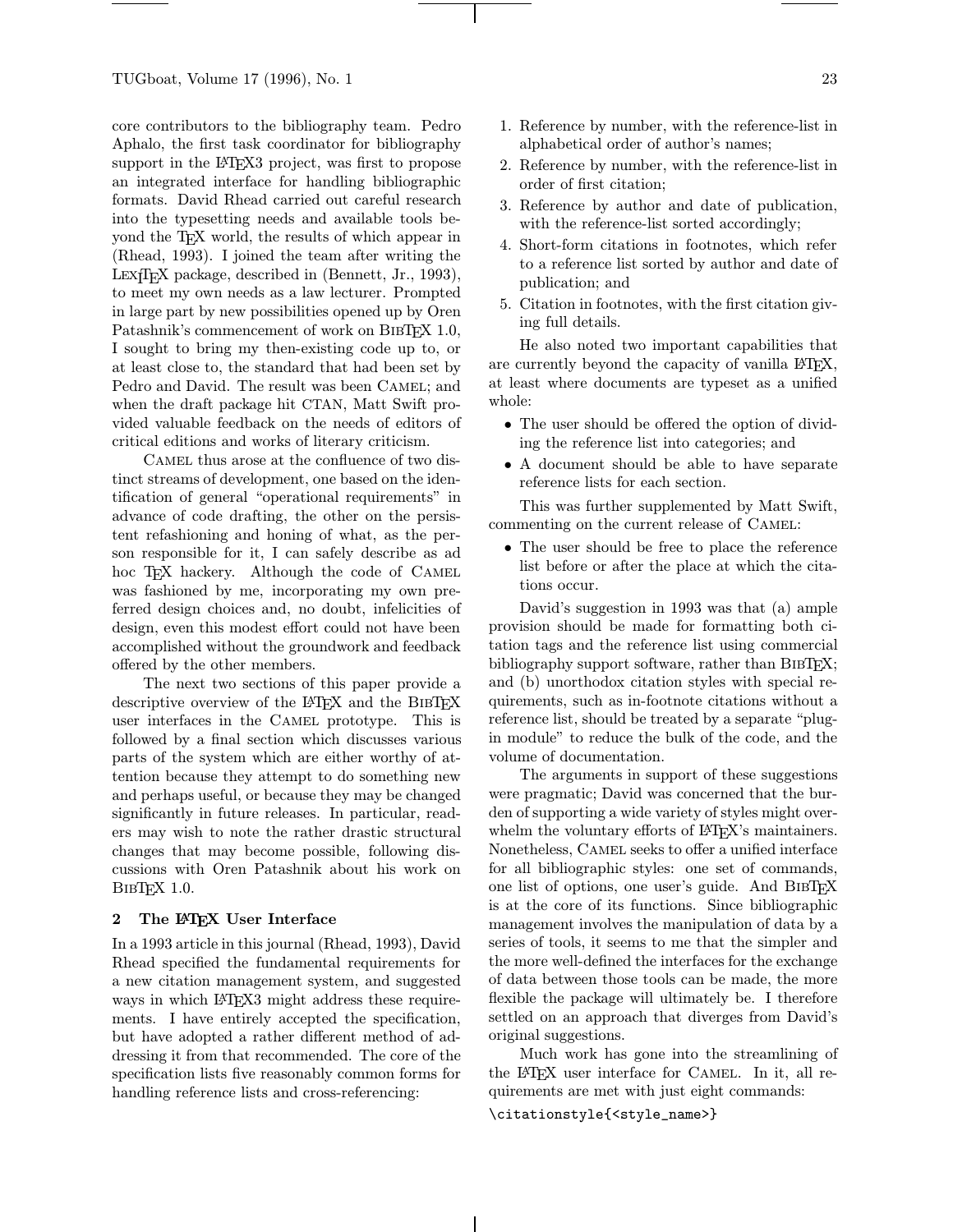# \citationdata{bib1,bib2...} \bibliographymanager{<manager\_name>} \citationsubject[<opts>]{<subj>}{<header>} \source[<opts>]{<nickname>}[<pages>] \forcefootnotes \newinterword{<word>}{<text>} \printbibliography{<subj>}

The use and effect of these commands are explained in the CAMEL manual; I will give only the briefest of descriptions here to indicate their function.

The \citationstyle command is required in all documents. Much like \documentclass, it tells the bibliography manager what package of code to use in its formatting work. Currently only one style, law, exists. This command is accepted only within the scope of the document environment, and it may be used repeatedly, to change bibliographic styles on the fly for different sections of a document.<sup>1</sup>

The user may specify a database either using the \citationdata command or, alternatively, by using the \bibliographymanager command. The former serves a function similar to the \bibliography command in standard LATEX bibliography processing; it tells BIBTFX which \*.bib files it should search for citation entries. The \bibliographymanager command accepts one argument, which is the name of an external bibliography manager that is used for the citations in the document. Currently, the command will accept the names of the "main 4" identified by David Rhead (1993, p. 27): EndNote, Papyrus, ProCite and Reference Manager. When this command is in force, LATEX will write citation keys, delimited in the way required for the designated bibliography manager, to a special file.<sup>2</sup> The bibliography management software must then be used to perform a simple "find and replace" operation, to replace the keys with \*.bib entries for the designated keys. This adds another step to processing, but requires a minimum of special setup in the alien management software and can be covered by generic documentation.

The \citationsubject command is used to create classified bibliographies. More than one such command may be issued for each bibliography. The mandatory arguments are the nickname of the subject category, and the actual text to use as a header when the subject category is printed in the bibliography. Best practice is to place the \citationsubject commands at the top of the document, in the order in which you wish the subject categories

to be produced in the bibliography.<sup>3</sup> The optional argument may mark a subject as a sub-category of the immediately preceding subject. It may also indicate whether or not page references—to instances of the citation in the current document—should be included. In the latter case, input and output extensions must be given, to allow the data produced to be processed using \makeindex.

In CAMEL, the new **\source** command replaces the **\cite** command in the standard LAT<sub>EX</sub> bibliography interface. In its simplest form, the command can be invoked with the nickname of a command in the BibTEX nickname of the desired citation as its sole argument. The page number of the citation can be placed in square braces immediately after the citation. Page numbers may be separated by commas, ampersands or single hyphens (spaces are ignored). Alphabetic characters may be included, but the page or section prefix is supplied by the style; the user only needs to worry about providing the numbers.

Further options may be put in square braces between the \source command itself and the braced nickname. These options may be used to suppress the author's name or the title of the work where appropriate,<sup>4</sup> to append a volume number for a multivolume work by a single author, to specify a citation subject category by its nickname, and so forth. The citation subject category must be given for the \source command if, at that point in the document, one or more \citationsubject commands are in force.<sup>5</sup>

The \source command can be given a list of keys, as in:

#### \source{item1,item2,item3}

In this case, leading options and trailing page numbers will be ignored, and a default syntax for joining characters is used. Alternatively, \source commands may be joined using a single bridging word:

#### \source{item1} but-see \source{item2}

A chain of \source commands joined in this way will expand as a single macro, and the bridging words will expand into a phrase with text, punctuation and typefaces determined by the style package in force at the time.<sup>6</sup>

<sup>&</sup>lt;sup>1</sup> This function is not yet available in the prototype.

<sup>2</sup> The naming convention for this file has not yet been fixed. Currently it is always called camel.bib.

<sup>3</sup> A sample is included in a test file contained in the Camel distribution.

<sup>4</sup> These options will, of course, only take effect in a shortform citation style.

<sup>5</sup> The plan at the moment is to make the assignments relating to citation subjects local, so that their scope can be limited by enclosing them in an environment.

<sup>6</sup> This facility is available in the prototype. A facility for providing easy access to the list of bridging words is not yet in place, and needs to be installed.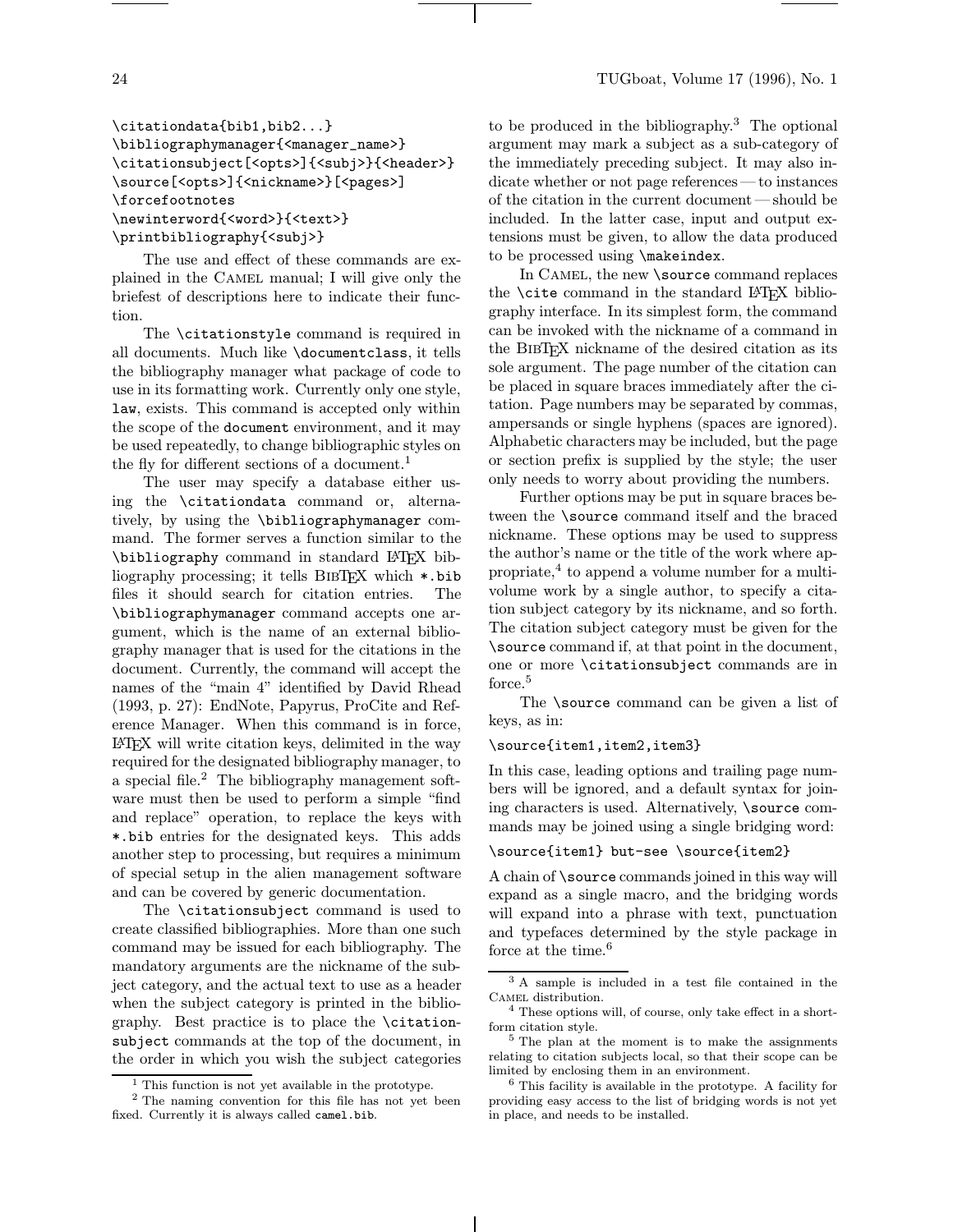The **\forcefootnotes** command causes LAT<sub>E</sub>X to push the expanded text of all \source commands into footnotes. This will be useful, for example, for authors who wish to be able to submit an article alternatively to a social science journal that requires an author-date reference list, or to a law journal that requires in-footnote citations with no reference list; printed output in both forms can be produced from a single source file, simply by changing the \citationstyle declaration—assuming, of course, that a Camel style package for each journal's style exists!

The \newinterword command is used to create bridging words and matching text output that are not built into the Camel distribution. Existing definitions can also be overridden using this command.

Finally, the \printbibliography command is used to explicitly place the bibliography at a particular location in the document. This command takes a single argument, which is either the word all, or the nickname of a subject category. Any categories which have been associated with an input and output extension will be read from the designated file.

The eight commands of the CAMEL user interface open the possibility of logical citation markup of LATEX documents, with the reduction in time spent on wheel-reinvention and the training of oneself or one's staff that that entails. All that will be required (he said) is the development of Camel style packages for all users' requirements.

#### 3 The BibTEX User Interface

CAMEL uses BIBTEX to generate a reference list that is carried in memory throughout the  $\text{LATEX}$  run.<sup>7</sup>  $BIBT$ <sub>EX</sub> is applied to the  $\ast$  aux file in the normal way, following the first LAT<sub>EX</sub> run; but each entry written on the \*.bbl file is written as arguments to a special control macro. To handle certain special requirements, the path of least resistance was to redraft a \*.bst style file for Camel from scratch. In the course of doing so, I introduced certain enhancements, some of which are essential features of the new system, while others are optional extras which may or may not survive the test of community criticism.

## 3.1 New Entry Types

A new entry type, @CASE, has been added, for use in citing reported law cases. Because the content of citations to case reporters varies widely between jurisdictions, Camel uses only this one entry type, and varies the format of the citation according to its content. A result of this approach is that there are no 'required' fields in the usual sense for @CASE entries—BIBT<sub>EX</sub> will not complain if something is missing. Instead, there is a set of 'core' fields for each of four different formatting styles. For someone familiar with legal resources, this is actually quite intuitively straightforward.

For reported United States law cases, the core fields are title, volume, journal, pages and year. In addition, you may wish to specify court. <sup>8</sup> Procedural histories cannot be represented in the BIBTEX entry; this must be done explicitly in the text of the LATEX document.

For reported Commonwealth cases, use number instead of volume. The effect of this will be to place the year at the front of the citation in square braces, with the number and journal following it. Again, you may specify court optionally.

For cases reported in ephemeral media such as newspapers, leave out volume and number, and give the full date in the year field instead (see below for the formatting of dates). The formatting of the citation will adjust accordingly.

For cases reported in those jurisdictions, such as Japan, which refer to cases by date rather than by title, the citation should include casedate, court, journal, volume, pages and year. Optionally, you may also wish to include divno and division, to specify the exact identity of the deciding court.

There is a @STATUTE entry type, but support for statutes is still in its infancy. You need, at minimum, to enter title, year and jurisdiction. Jurisdictions supported in this entry type so far include japan, singapore and england. The present arrangement is not particularly satisfactory; and I am certainly open to suggestions on how best to manage this type of entry.

#### 3.2 Parsing of Fields

The entry of dates has been considerably simplified in Camel BibTEX entries. Always use the year field (or, if appropriate, the casedate field). Months may be entered as numbers or as a three-character string. The following date forms are all valid:

year = {10 jun 1995}, year = {jun 10 1995}, year = {jun 1995}, year = {1995}, year = {10/06/95},

The prototype reads only the year field, and ignores month; this will be repaired in due course.

<sup>7</sup> The harvard bibliography package works in a similar way.

<sup>8</sup> This is not yet implemented, but can be and will be.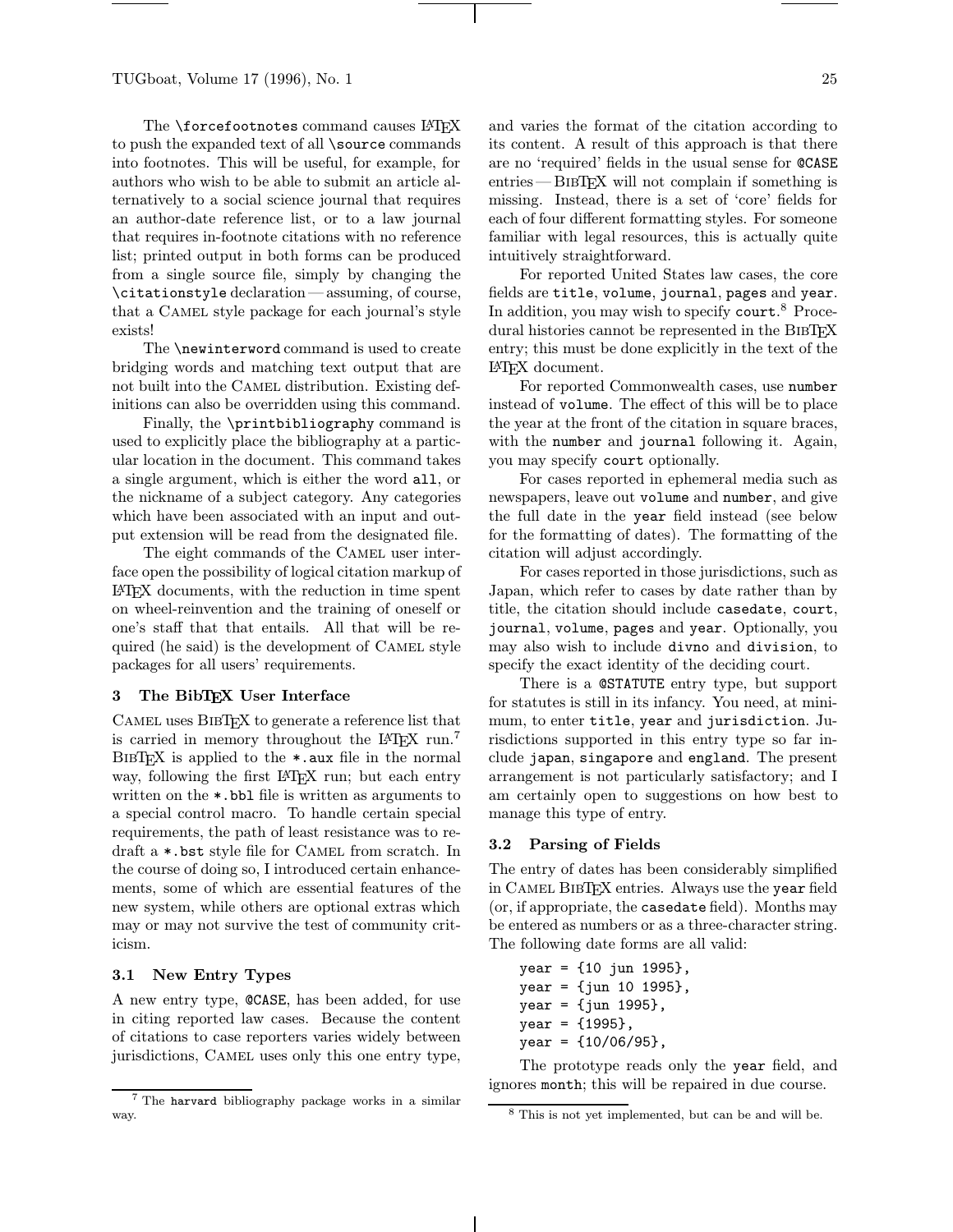For @CASE entries, it is possible to enter multiple citations in a single BibTEX entry using a short form of citation in a field called cites, separating entries with an = character. The syntax of this field is rather flexible. There must be a core of one or more words, giving the name of the journal. This must be followed, at least, by a page number. The journal name must be preceded either by a volume number standing on its own, by a volume number followed by a slash and an issue number, or by a year in braces, followed by an issue number for that year. Where the year is not given in braces before the citation, it should be give in parens at the end. For the citation of mainstream case reports, these forms closely follow the citation conventions used in law journals:

```
cites = {[1995] 1 All ER 25
       = [1995] 2 WLR 125}
cites = {123 Cal.3d 237 (1995)
       = 124 S.W.2d 235 (1995)}
```
You can string together an arbitrary number of parallel citations in this way. The law style will correctly insert any page pinpointing information given to the \source command into the citation in the appropriate places.

### 4 The Future

This section discusses some of the features of the Camel system that are most interesting, or most in need of further attention before a proper production version is released. I will not delve into the specifics of the code—Camel is on CTAN for anyone who wants to take a look at it —but will indicate why I feel a particular portion of the code is worthy of examination, or in need of further attention. This will, I hope, give the reader a clear sense of how settled or unsettled the code is at this phase of its development.

#### 4.1 Things unlikely to change

The most complex set of code in CAMEL is the expansion of the \source command. Apart from incidental concerns about the code used for parsing options (see below), I am very happy with the performance of \source and its friends. The key to its robustness is a hidden command which I have named \@ifoverword, which was developed for Camel on the basis of the \@ifnextchar command in standard LATFX2 $\varepsilon$ . This command, like **\@ifnextchar**, takes three arguments: a comparison token, an argument to execute if the comparison is true, and an argument to execute if it is false. The macro absorbs all

text following itself, up to a space. It then reads the following token, and returns true if it matches the comparison token, false otherwise. Within the truetext and the false-text arguments, the string that is swallowed to get at the text token used in the comparison is available in the macro \@overword.

This command is combined with a set of routines that iteratively store nickname keys and their matching arguments to list macros, so long as additional \@ifoverword matches continue to be found. These list macros are then expanded in one go, after the last match. Thus a string of source commands behaves in all respects as a single macro. Without this facility, the \forcefootnotes command would not be sufficiently robust in its effect to be of use in real-world typesetting.

Page number parsing is, I think, pretty satisfactory as written. The optional page number argument is scanned character-by-character. Each is compared with the keys in a parsing list. Those that do not match are pushed onto the end of a string, while those that do (i.e. commas, ampersands and single hyphens) are replaced with an appropriate macro before being pushed. Handled in this way, these characters behave as if they were active, but without any change to their category codes. The \source command is therefore robust, and should not break—unless some other style alters the category code of these characters.

I am also happy with the error handling routines in Camel. For a complex facility like bibliography support, detailed and specific error messages are important, and Camel does provide these where I felt help to be most clearly needed. The one qualification to this is that the error message macros do use up a large number of tokens—this while the core LATEX3 team have been working overtime trying to reduce, one by one, the number of tokens used in the LAT<sub>E</sub>X<sub>2</sub> kernel. This problem will eventually be solved when the planned facility for drawing help text from external files is introduced.

For legal citations, Camel must be capable of identifying the logical context of the citation. Is this its first occurrence in the document? Is there another citation by the same author in this document? Was the immediately preceding citation to the same work? If that immediately preceding citation was in a different footnote, was it the sole citation in that footnote? And so forth. These routines have been specified with great care, and are now reasonably reliable. The intention is to embed these routines in the "kernel" of the final Camel system, so that the result of their evaluation can be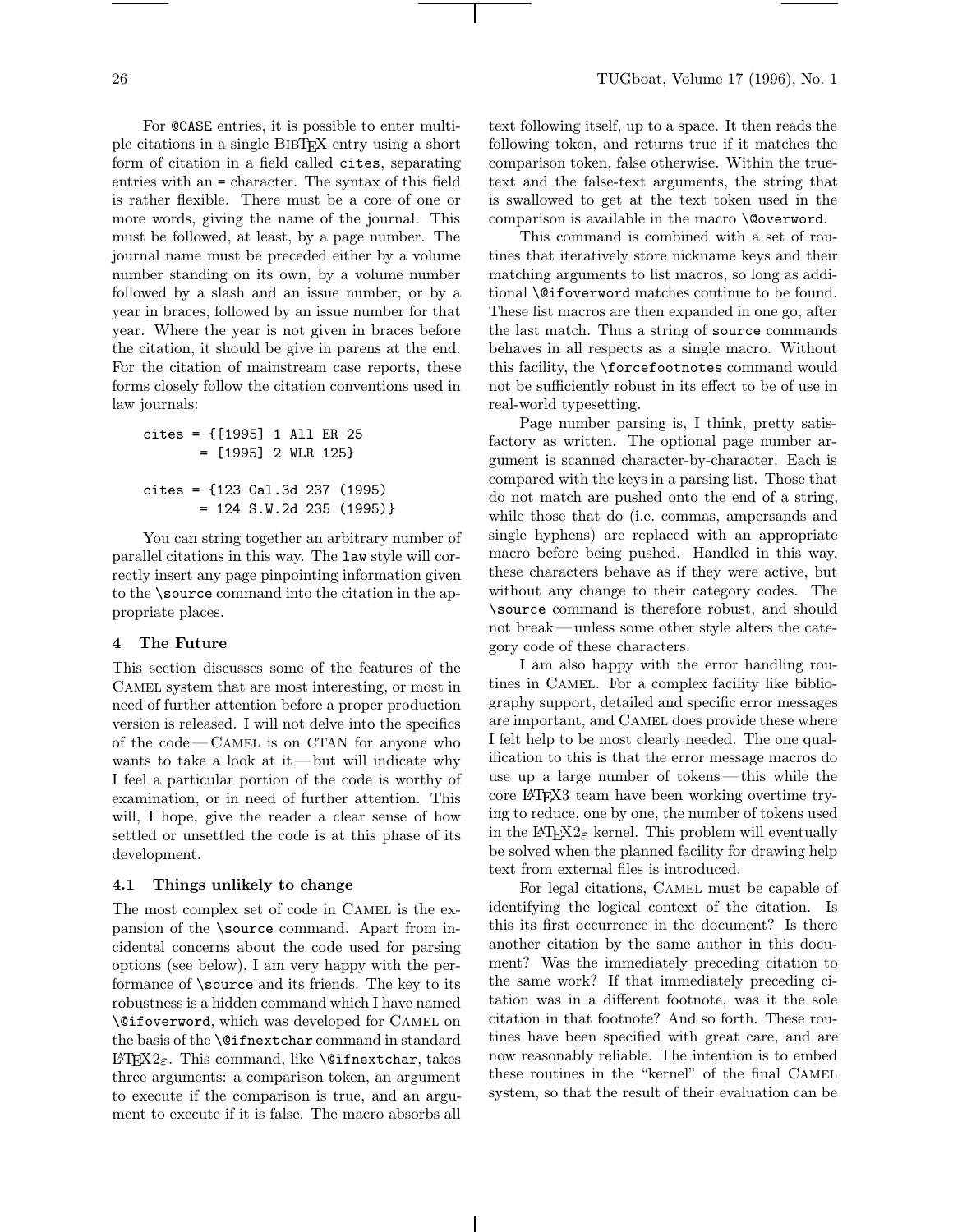drawn upon by any style that requires information concerning the context of a citation.

Finally, the structure of the CAMEL code has improved considerably over time. Further work is required, particularly in adding and updating commentary, but the functions performed by the package have been clearly divided into sub-units, and the internal interfaces between those units are welldefined. Further clarification of the code will be carried out, because I must involve other people in the code itself if Camel is to grow.

#### 4.2 Possible minor changes

Options are currently specified using parsing routines that I cooked up in ignorance of the keyval package by David Carlisle. In due course, I plan to shift to keyval-based parsing. This will slightly alter the interface, by allowing mnemonic names for options to be used, instead of the single-character flags in the current prototype.

There has been some criticism of the placement of page numbers after the citation nickname in the \source command. I have set things up in this way because special parsing routines must be applied to page number strings. Commas, in particular, have a special significance, and would clash with the function of commas in keyval options unless the page number string were enclosed in braces. On balance, I feel that the current arrangement is less cluttered and easier to use. I am open to suggestions and criticism on this, however, and would welcome feedback.

#### 4.3 A possible major change

The drafting of BIBT<sub>EX</sub> 1.0, the final release, is currently being carried out by Oren Patashnik. Version 1.0 will include significant enhancements, some of which are outlined in (Patashnik, 1994). There is a possibility (at present no more than a possibility) that the finished BibTEX 1.0 will include a facility for producing "citation listings". If this facility becomes available, it will lay the groundwork for dramatic simplification and efficiency improvements in the Camel system. All that will be required (he said) is the complete rewriting of large sections of its code.

In order to cope with legal citations, CAMEL must alter the form of citations depending upon certain conditions, as described above in Section 4.1. The way this functions at present is for LATEX first to pass a list of citations to the \*.aux file, for BibTEX to generate a \*.bbl file containing "\lexibib" commands and arguments including pre-parsed citation elements. The \lexibib commands are read in by LATEX during the next run. Their effect is to create a set of list macros in TEX's memory, one for each citation. Each \source command is then expanded into the form appropriate to its logical context, using the details stored in these list macros.

This approach is wasteful of memory. A citation that occurs only once will be carried in memory throughout the second LATEX run. For works, such as a legal textbook, that may contain thousands of citations, the cost in memory will be excessively large. And on machines with limited memory capacity, Camel will simply break on large jobs. Unfortunately, this situation cannot be avoided with current tools; BIBTEX is designed to produce *reference lists*, writing one entry on output for each unique citation key. To use that information more than once—to be able to refer to a source more than once—all of the details that might be used must be stored in memory. In a short-form citation style, that means that everything must be stored in memory.

If a facility for producing citation lists were introduced into BibTEX, a style could instruct it to produce, in addition to ordinary pre-sorted bibliography listings, a listing of citations, one per line, marked up ready for immediate printing through LATEX, without the need for any further parsing or post-processing. The latter would be read in one line at a time by the \source commands contained in the document.

This implies that (a) most of the context-identification and selective formatting work currently carried out in LAT<sub>E</sub>X would need to be recast in BIBT<sub>E</sub>X code, and (b) there must be a method for passing the essential information concerning context from LATEX to BibTEX. This is not as daft as it may at first seem; the interaction of BIBTEX and LATEX is quite difficult to grasp in standard LAT<sub>EX</sub>. It is even more difficult, if anything, in Camel. My work on the \*.bst library for Camel suggests that the postfix stack language used by BibTEX can be tamed by the introduction of a library of high-level functions. And if all text formatting is carried out in a single forum governed by a single language, it will be much easier to see what it going on, and to work out bugs that appear in the course of the system's use. Apart from this, such an approach would have the following advantages:

- The bulk of the CAMEL style code in LAT<sub>EX</sub> would be substantially reduced. All of the code relating to the selection of citation elements and bridging punctuation would be eliminated.
- The marginal cost in memory and TFX tokens of each additional citation would be zero —less even than in the standard bibliography configuration of current  $\mathbb{F} \mathbb{F} \mathbb{X} 2_{\varepsilon}$ .